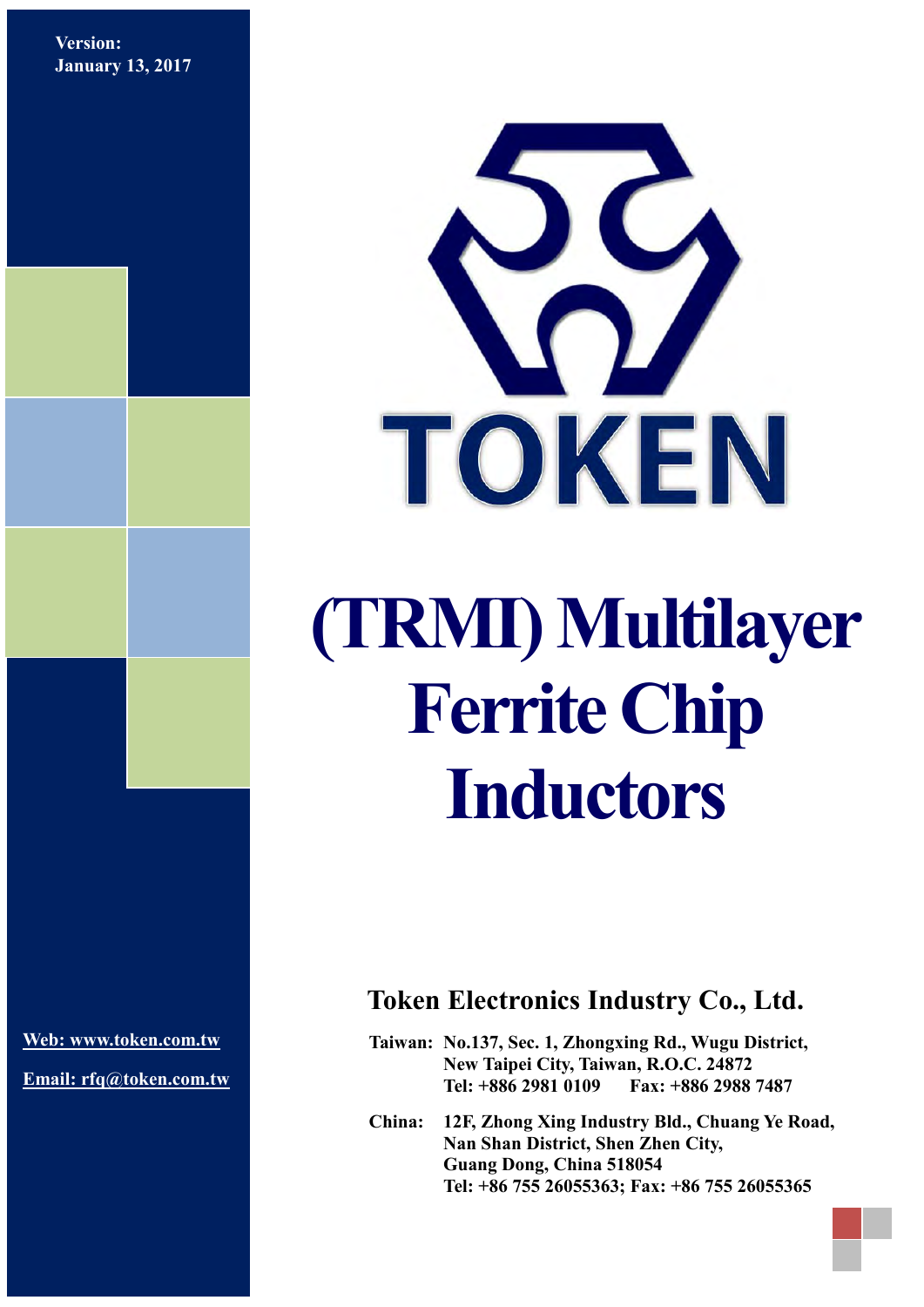

### **Product Introduction**

# **New options in chip multilayer ferrite inductor.**

#### **Features :**

 $\overline{a}$ 

- Sizes EIA 0603 / EIA 0805 / EIA 1206.
- Closed magnetic circuit avoids crosstalk.
- Suitable for high density installation, re-flow soldering.

#### **Applications :**

- Portable Equipment.
- Personal Computers.
- CD-ROM, Hard Disk, Modem, Printers.

Token (TRMI) series is a multilayer ferrite technology with good overall characteristics in a cost effective package. The (TRMI) multilayer inductor series is available in 0603, 0805, and 1206 sizes. Inductance values range from 10 to 33000nH, and tolerances are as tight as  $\pm 10\%$ . This product provides a good blend of electrical performance and low cost.

The (TRMI) devices utilize closed magnetic circuit construction to avoid crosstalk. These are suitable for EMI reduction on DC power lines and low speed signal lines where the smaller packaging reduces board space. Conform to the RoHS directive



and Lead-free. Package of multilayer Ferrite TRMI chip is suitable for automatic pick and place equipment and is mounted in a surface mount package which assures mechanical stability and excellent lead planarity.

Multilayer Ferrite RF Chip Inductor can be customed designs and tighter tolerances available on request. Application of specific designs also available including different inductance values and Q specifications adjusted to frequency requirements.

Custom parts are available on request. Token will also produce devices outside these specifications to meet specific customer requirements, Contact us with your specific needs. For more information, please link to Token official website "[RF Inductors](http://www.token.com.tw/rf-inductors/index.html)".

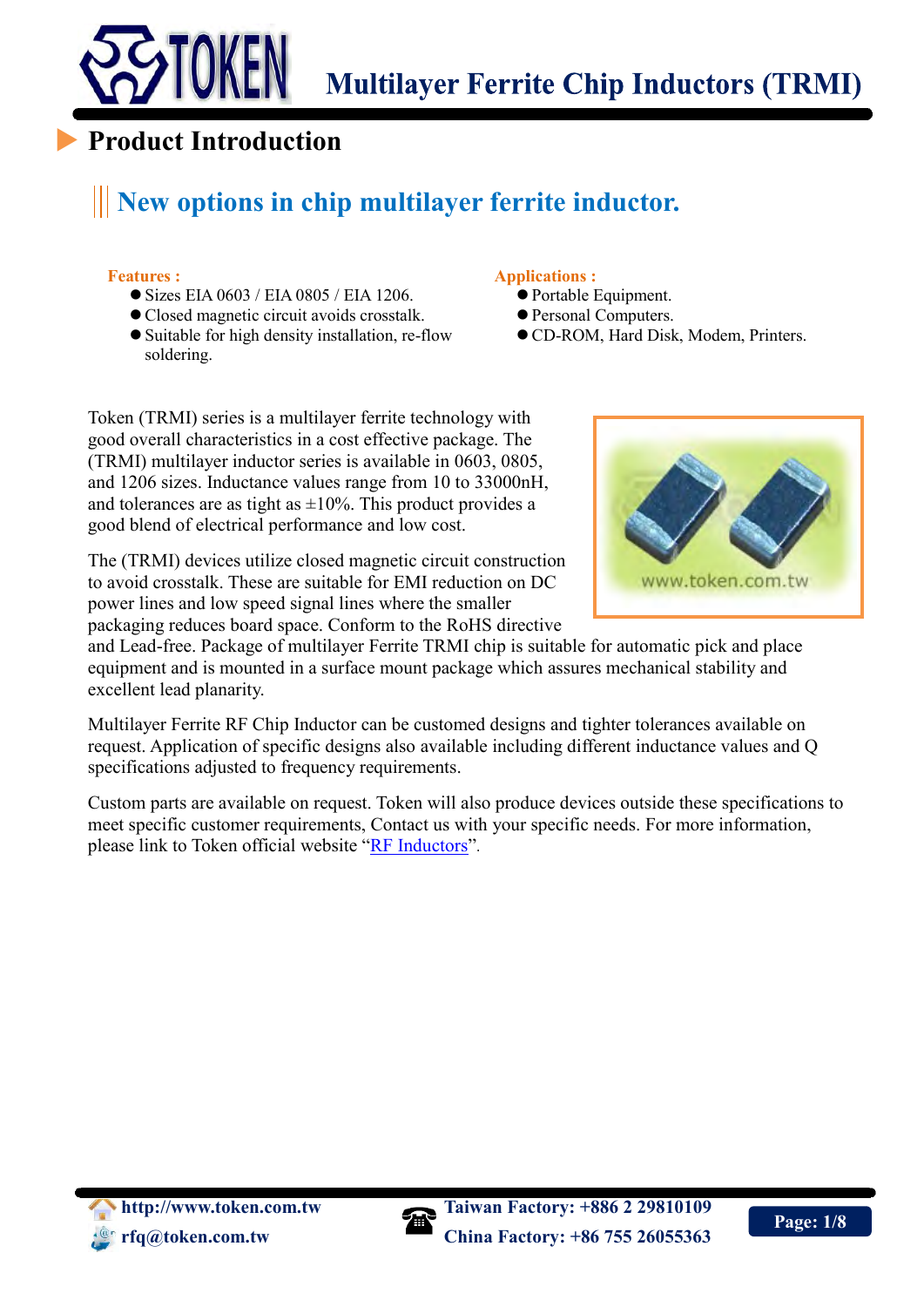# **Multilayer Ferrite Chip Inductors (TRMI)**

# **Config. & Dim.**

TOKEN

#### **Configurations & Dimensions (Unit: mm) (TRMI)**

| <b>Type</b>       | A             | B              |                | D             | E   | $\mathbf F$ | G   |
|-------------------|---------------|----------------|----------------|---------------|-----|-------------|-----|
| TRMI160808 (0603) | $1.6 \pm 0.2$ | $0.8 \pm 0.2$  | $0.8 \pm 0.2$  | $0.3 \pm 0.2$ | 0.8 | $2.4 - 3.4$ | 0.6 |
| TRMI201209 (0805) | $2.0 \pm 0.2$ | $1.25 \pm 0.2$ | $0.9 \pm 0.2$  | $0.5 \pm 0.3$ | 1.2 | $3.0 - 4.0$ | 1.0 |
| TRMI201212 (0805) | $2.0 \pm 0.2$ | $1.25 \pm 0.2$ | $1.25 \pm 0.2$ | $0.5 \pm 0.3$ | 1.2 | $3.0 - 4.0$ | 1.0 |
| TRMI321611 (1206) | $3.2 \pm 0.2$ | $1.6 \pm 0.2$  | $1.1 \pm 0.2$  | $0.5 \pm 0.3$ | 2.0 | $4.2 - 5.2$ | 1.2 |
|                   |               |                |                |               |     |             |     |



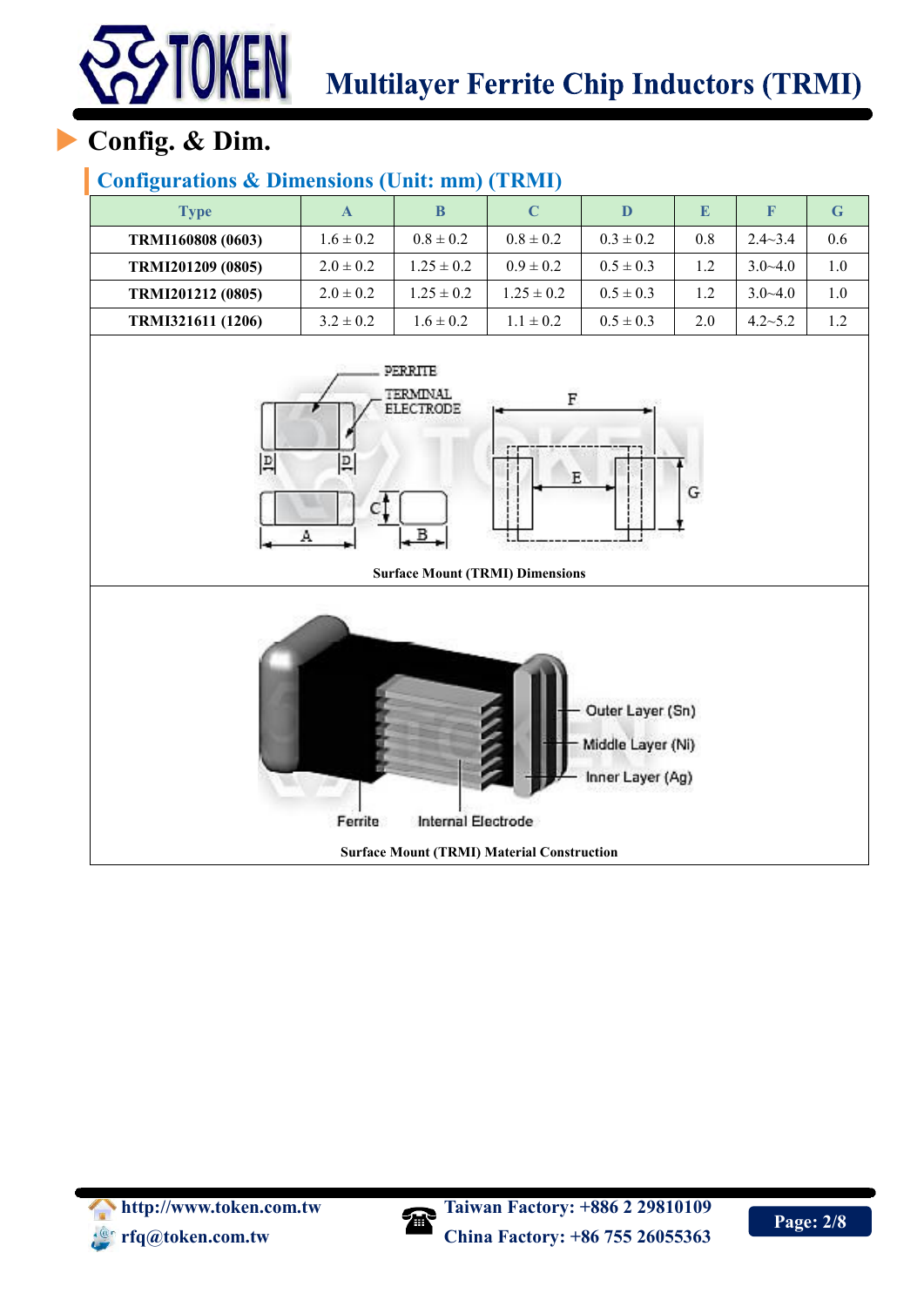

# **Electrical Characteristics**

#### **Electrical Characteristics (TRMI160808) - EIA 0603**

| <b>Part Number</b>      | Inductance<br>(nH) | <b>Tolerance</b>   | L/Q Freq.<br>(MHz) | $\overline{O}$<br>(min) | <b>SRF</b><br>(MHz)(min) | <b>DCR</b><br>$(\Omega)(max)$ | <b>IDC</b><br>(mA)(max) |
|-------------------------|--------------------|--------------------|--------------------|-------------------------|--------------------------|-------------------------------|-------------------------|
| <b>TRMI160808 - 10N</b> | 10                 | $\pm 20\%$         | 50MHz, 200mV       | 10                      | 300                      | 0.20                          | 50                      |
| TRMI160808 - 33N        | 33                 | $\pm$ 20%          | 50MHz, 200mV       | 10                      | 270                      | 0.20                          | 50                      |
| TRMI160808 - 47N        | 47                 | $\pm 20\%$         | 50MHz, 200mV       | 10                      | 260                      | 0.30                          | 50                      |
| <b>TRMI160808 - 56N</b> | 56                 | $\pm$ 20%          | 50MHz, 200mV       | 10                      | 255                      | 0.30                          | 50                      |
| <b>TRMI160808 - 68N</b> | 68                 | $\pm$ 20%          | 50MHz, 200mV       | 10                      | 250                      | 0.30                          | 50                      |
| <b>TRMI160808 - 82N</b> | 82                 | $\pm 20\%$         | 50MHz, 200mV       | 10                      | 245                      | 0.30                          | 50                      |
| <b>TRMI160808 - R10</b> | 100                | $\pm 10 \pm 20\%$  | 25MHz, 200mV       | 15                      | 240                      | 0.50                          | 50                      |
| TRMI160808 - R12        | 120                | $\pm 10 \pm 20\%$  | 25MHz, 200mV       | 15                      | 205                      | 0.50                          | 50                      |
| <b>TRMI160808 - R15</b> | 150                | $\pm 10 \pm 20\%$  | 25MHz, 200mV       | 15                      | 180                      | 0.60                          | 50                      |
| <b>TRMI160808 - R18</b> | 180                | $\pm 10 \pm 20\%$  | 25MHz, 200mV       | 15                      | 165                      | 0.60                          | 50                      |
| TRMI160808 - R22        | 220                | $\pm 10 \pm 20\%$  | 25MHz, 200mV       | 15                      | 150                      | 0.80                          | 50                      |
| TRMI160808 - R27        | 270                | $\pm 10 \pm 20\%$  | 25MHz, 200mV       | 15                      | 136                      | 0.80                          | 50                      |
| TRMI160808 - R33        | 330                | $\pm 10 \pm 20\%$  | 25MHz, 200mV       | 15                      | 125                      | 0.85                          | 35                      |
| TRMI160808 - R39        | 390                | $\pm 10 \pm 20\%$  | 25MHz, 200mV       | 15                      | 110                      | 1.00                          | 35                      |
| TRMI160808 - R47        | 470                | $\pm 10 \pm 20\%$  | 25MHz, 200mV       | 15                      | 105                      | 1.35                          | 35                      |
| TRMI160808 - R56        | 560                | $\pm 10, \pm 20\%$ | 25MHz, 200mV       | 15                      | 95                       | 1.55                          | 35                      |
| TRMI160808 - R68        | 680                | $\pm 10 \pm 20\%$  | 25MHz, 200mV       | 15                      | 85                       | 1.70                          | 35                      |
| TRMI160808 - R82        | 820                | $\pm 10 \pm 20\%$  | 25MHz, 200mV       | 15                      | 75                       | 2.10                          | 35                      |
| <b>TRMI160808 - 1R0</b> | 1000               | $\pm 10 \pm 20\%$  | 10MHz, 200mV       | 35                      | 65                       | 0.60                          | 25                      |
| TRMI160808 - 1R2        | 1200               | $\pm 10 \pm 20\%$  | 10MHz, 200mV       | 35                      | 60                       | 0.80                          | 25                      |
| TRMI160808 - 1R5        | 1500               | $\pm 10 \pm 20\%$  | 10MHz, 200mV       | 35                      | 55                       | 0.80                          | 25                      |
| TRMI160808 - 1R8        | 1800               | $\pm 10 \pm 20\%$  | 10MHz, 200mV       | 35                      | 50                       | 0.95                          | 25                      |
| TRMI160808 - 2R2        | 2200               | $\pm 10, \pm 20\%$ | 10MHz, 200mV       | 35                      | 45                       | 1.55                          | 15                      |
| TRMI160808 - 2R7        | 2700               | $\pm 10 \pm 20\%$  | 10MHz, 200mV       | 35                      | 40                       | 1.35                          | 15                      |
| TRMI160808 - 3R3        | 3300               | $\pm 10 \pm 20\%$  | 10MHz, 200mV       | 35                      | 38                       | 1.55                          | 15                      |
| TRMI160808 - 3R9        | 3900               | $\pm 10 \pm 20\%$  | 10MHz, 200mV       | 35                      | 35                       | 1.70                          | 15                      |
| TRMI160808 - 4R7        | 4700               | $\pm 10 \pm 20\%$  | 10MHz, 200mV       | 35                      | 33                       | 2.10                          | 15                      |
| TRMI160808 - 5R6        | 5600               | $\pm 10 \pm 20\%$  | 4MHz, 200mV        | 35                      | 22                       | 1.55                          | 5                       |
| <b>TRMI160808 - 6R8</b> | 6800               | $\pm 10 \pm 20\%$  | 4MHz, 200mV        | 35                      | 20                       | 1.70                          | 5                       |
| TRMI160808 - 8R2        | 8200               | $\pm 10 \pm 20\%$  | 4MHz, 60 mV        | 30                      | 18                       | 2.10                          | 5                       |
| TRMI160808 - 100        | 10000              | $\pm 10 \pm 20\%$  | 2MHz, 60mV         | 30                      | 17                       | 2.55                          | 5                       |

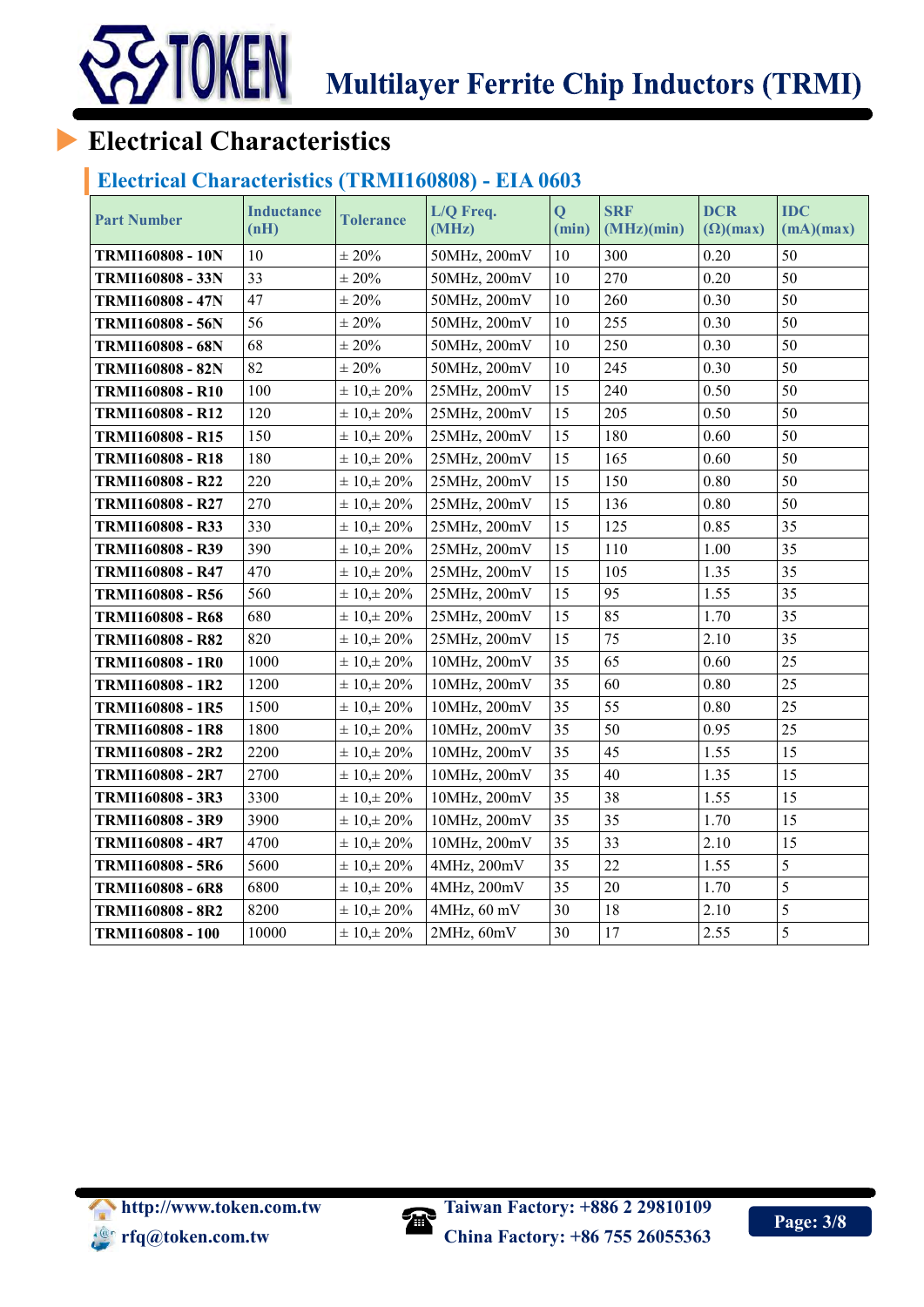

#### **Electrical Characteristics (TRMI201209) - EIA 0805**

| <b>Part Number</b>      | <b>Inductance</b><br>(nH) | <b>Tolerance</b>  | L/Q Freq.<br>(MHz) | $\mathbf 0$<br>(min) | <b>SRF</b><br>(MHz)(min) | <b>DCR</b><br>$(\Omega)(max)$ | <b>IDC</b><br>(mA)(max) |
|-------------------------|---------------------------|-------------------|--------------------|----------------------|--------------------------|-------------------------------|-------------------------|
| TRMI201209 - 47N        | 47                        | $\pm 20\%$        | 50MHz, 200mV       | 20                   | 320                      | 0.20                          | 300                     |
| TRMI201209 - 56N        | 56                        | $\pm 20\%$        | 50MHz, 200mV       | 20                   | 320                      | 0.20                          | 300                     |
| TRMI201209 - 68N        | 68                        | $\pm 20\%$        | 50MHz, 200mV       | 20                   | 280                      | 0.20                          | 300                     |
| TRMI201209 - 82N        | 82                        | $\pm 20\%$        | 50MHz, 200mV       | 20                   | 255                      | 0.20                          | 300                     |
| TRMI201209 - R10        | 100                       | $\pm 10 \pm 20\%$ | 25MHz, 200mV       | 20                   | 235                      | 0.30                          | 250                     |
| TRMI201209 - R12        | 120                       | $\pm 10 \pm 20\%$ | 25MHz, 200mV       | 20                   | 220                      | 0.30                          | 250                     |
| TRMI201209 - R15        | 150                       | $\pm 10 \pm 20\%$ | 25MHz, 200mV       | 20                   | 200                      | 0.40                          | 250                     |
| TRMI201209 - R18        | 180                       | $\pm 10 \pm 20\%$ | 25MHz, 200mV       | 20                   | 185                      | 0.40                          | 250                     |
| TRMI201209 - R22        | 220                       | $\pm 10 \pm 20\%$ | 25MHz, 200mV       | 20                   | 170                      | 0.50                          | 250                     |
| TRMI201209 - R27        | 270                       | $\pm 10 \pm 20\%$ | 25MHz, 200mV       | 20                   | 150                      | 0.50                          | 250                     |
| TRMI201209 - R33        | 330                       | $\pm 10 \pm 20\%$ | 25MHz, 200mV       | 20                   | 145                      | 0.55                          | 250                     |
| TRMI201209 - R39        | 390                       | $\pm 10 \pm 20\%$ | 25MHz, 200mV       | 25                   | 135                      | 0.65                          | 200                     |
| TRMI201209 - R47        | 470                       | $\pm 10 \pm 20\%$ | 25MHz, 200mV       | 25                   | 125                      | 0.65                          | 200                     |
| TRMI201209 - R56        | 560                       | $\pm 10 \pm 20\%$ | 25MHz, 200mV       | 25                   | 115                      | 0.75                          | 150                     |
| TRMI201209 - R68        | 680                       | $\pm 10 \pm 20\%$ | 25MHz, 200mV       | 25                   | 105                      | 0.80                          | 150                     |
| TRMI201209 - R82        | 820                       | $\pm 10 \pm 20\%$ | 25MHz, 200mV       | 25                   | 100                      | 1.00                          | 150                     |
| TRMI201209 - 1R0        | 1000                      | $\pm 10 \pm 20\%$ | 10MHz, 200mV       | 45                   | 75                       | 0.40                          | 50                      |
| TRMI201209 - 1R2        | 1200                      | $\pm 10 \pm 20\%$ | 10MHz, 200mV       | 45                   | 65                       | 0.50                          | 50                      |
| TRMI201209 - 1R5        | 1500                      | $\pm 10 \pm 20\%$ | 10MHz, 200mV       | 45                   | 60                       | 0.50                          | 50                      |
| <b>TRMI201209 - 1R8</b> | 1800                      | $\pm 10 \pm 20\%$ | 10MHz, 200mV       | 45                   | 55                       | 0.60                          | 50                      |
| TRMI201209 - 2R2        | 2200                      | $\pm 10 \pm 20\%$ | 10MHz, 200mV       | 45                   | 50                       | 0.65                          | 30                      |

#### **Electrical Characteristics (TRMI201212) - EIA 0805**

| <b>Part Number</b>      | <b>Inductance</b><br>(nH) | <b>Tolerance</b>  | $L/O$ Freq.<br>(MHz) | $\mathbf 0$<br>(min) | <b>SRF</b><br>(MHz)(min) | <b>DCR</b><br>$(\Omega)(max)$ | <b>IDC</b><br>(mA)(max) |
|-------------------------|---------------------------|-------------------|----------------------|----------------------|--------------------------|-------------------------------|-------------------------|
| TRMI201212 - 2R7        | 2700                      | $\pm 10 \pm 20\%$ | 10MHz, 200mV         | 45                   | 45                       | 0.75                          | 30                      |
| TRMI201212 - 3R3        | 3300                      | $\pm 10 \pm 20\%$ | 10MHz, 200mV         | 45                   | 41                       | 0.80                          | 30                      |
| TRMI201212 - 3R9        | 3900                      | $\pm 10 \pm 20\%$ | 10MHz, 200mV         | 45                   | 38                       | 0.90                          | 30                      |
| TRMI201212 - 4R7        | 4700                      | $\pm 10 \pm 20\%$ | 10MHz, 200mV         | 45                   | 35                       | 1.00                          | 30                      |
| <b>TRMI201212 - 5R6</b> | 5600                      | $\pm 10 \pm 20\%$ | $4MHz$ , $200mV$     | 45                   | 32                       | 0.90                          | 15                      |
| <b>TRMI201212 - 6R8</b> | 6800                      | $\pm 10 \pm 20\%$ | 4MHz, 200mV          | 45                   | 29                       | 1.00                          | 15                      |
| <b>TRMI201212 - 8R2</b> | 8200                      | $\pm 10 \pm 20\%$ | $4MHz$ , $200mV$     | 45                   | 26                       | 1.10                          | 15                      |
| <b>TRMI201212 - 100</b> | 10000                     | $\pm 10 \pm 20\%$ | 2MHz, 60mV           | 45                   | 24                       | 1.15                          | 15                      |
| TRMI201212 - 120        | 12000                     | $\pm 10 \pm 20\%$ | 2MHz, 60mV           | 45                   | 22                       | 1.25                          | 15                      |
| TRMI201212 - 150        | 15000                     | $\pm 10 \pm 20\%$ | 1MHz, 60mV           | 30                   | 19                       | 0.80                          | 5                       |
| TRMI201212 - 180        | 18000                     | $\pm 10 \pm 20\%$ | 1MHz, 60mV           | 30                   | 18                       | 0.90                          | 5                       |
| TRMI201212 - 220        | 22000                     | $\pm 10 \pm 20\%$ | 1MHz, 60mV           | 30                   | 16                       | 1.10                          | 5                       |



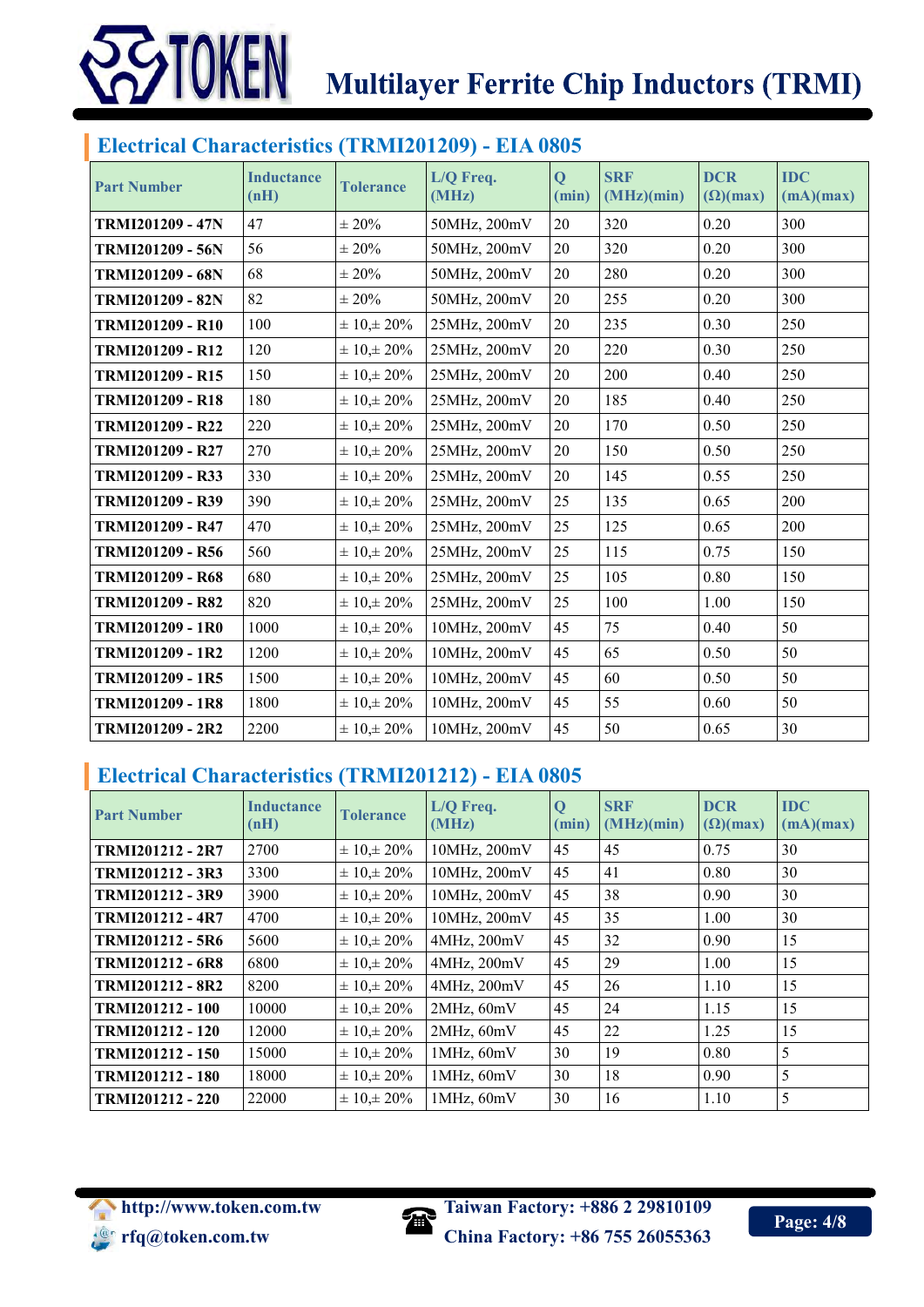

#### **Electrical Characteristics (TRMI) - EIA 1206**

| <b>Part Number</b> | <b>Inductance</b><br>(nH) | <b>Tolerance</b>   | L/Q Freq.<br>(MHz) | $\overline{Q}$<br>(min) | <b>SRF</b><br>(MHz)(min) | <b>DCR</b><br>$(\Omega)(max)$ | <b>IDC</b><br>(mA)(max) |
|--------------------|---------------------------|--------------------|--------------------|-------------------------|--------------------------|-------------------------------|-------------------------|
| TRMI321611 - 47N   | 47                        | $\pm$ 20%          | 50MHz, 200mV       | 20                      | 320                      | 0.15                          | 300                     |
| TRMI321611 - 56N   | 56                        | $\pm$ 20%          | 50MHz, 200mV       | 20                      | 280                      | 0.25                          | 300                     |
| TRMI321611 - 68N   | 68                        | $\pm 20\%$         | 50MHz, 200mV       | 20                      | 280                      | 0.25                          | 300                     |
| TRMI321611 - 82N   | 82                        | $\pm 20\%$         | 50MHz, 200mV       | 20                      | 250                      | 0.25                          | 300                     |
| TRMI321611 - R10   | 100                       | $\pm 10, \pm 20\%$ | 25MHz, 200mV       | 20                      | 235                      | 0.25                          | 250                     |
| TRMI321611 - R12   | 120                       | $\pm 10, \pm 20\%$ | 25MHz, 200mV       | $20\,$                  | 220                      | 0.30                          | 250                     |
| TRMI321611 - R15   | 150                       | $\pm 10 \pm 20\%$  | 25MHz, 200mV       | 20                      | 200                      | 0.30                          | 250                     |
| TRMI321611 - R18   | 180                       | $\pm 10, \pm 20\%$ | 25MHz, 200mV       | 20                      | 185                      | 0.40                          | 250                     |
| TRMI321611 - R22   | 220                       | $\pm 10, \pm 20\%$ | 25MHz, 200mV       | 20                      | 170                      | 0.40                          | 250                     |
| TRMI321611 - R27   | 270                       | $\pm 10, \pm 20\%$ | 25MHz, 200mV       | 20                      | 150                      | 0.50                          | 250                     |
| TRMI321611 - R33   | 330                       | $\pm 10, \pm 20\%$ | 25MHz, 200mV       | $20\,$                  | 145                      | 0.60                          | 250                     |
| TRMI321611 - R39   | 390                       | $\pm 10, \pm 20\%$ | 25MHz, 200mV       | 25                      | 135                      | 0.50                          | 200                     |
| TRMI321611 - R47   | 470                       | $\pm 10, \pm 20\%$ | 25MHz, 200mV       | 25                      | 125                      | 0.60                          | 200                     |
| TRMI321611 - R56   | 560                       | $\pm 10 \pm 20\%$  | 25MHz, 200mV       | 25                      | 115                      | 0.70                          | 150                     |
| TRMI321611 - R68   | 680                       | $\pm 10 \pm 20\%$  | 25MHz, 200mV       | 25                      | 105                      | 0.80                          | 150                     |
| TRMI321611 - R82   | 820                       | $\pm 10, \pm 20\%$ | 25MHz, 200mV       | 25                      | 100                      | 0.90                          | 150                     |
| TRMI321611 - 1R0   | 1000                      | $\pm 10 \pm 20\%$  | 10MHz, 200mV       | 45                      | 75                       | 0.40                          | 100                     |
| TRMI321611 - 1R2   | 1200                      | $\pm 10, \pm 20\%$ | 10MHz, 200mV       | 45                      | 65                       | 0.50                          | 100                     |
| TRMI321611 - 1R5   | 1500                      | $\pm 10 \pm 20\%$  | 10MHz, 200mV       | 45                      | 60                       | 0.50                          | 80                      |
| TRMI321611 - 1R8   | 1800                      | $\pm 10 \pm 20\%$  | 10MHz, 200mV       | 45                      | 55                       | 0.50                          | 70                      |
| TRMI321611 - 2R2   | 2200                      | $\pm 10 \pm 20\%$  | 10MHz, 200mV       | 45                      | 50                       | 0.60                          | 60                      |
| TRMI321611 - 2R7   | 2700                      | $\pm 10, \pm 20\%$ | 10MHz, 200mV       | 45                      | 45                       | 0.60                          | 60                      |
| TRMI321611 - 3R3   | 3300                      | $\pm 10, \pm 20\%$ | 10MHz, 200mV       | 45                      | 41                       | 0.70                          | 60                      |
| TRMI321611 - 3R9   | 3900                      | $\pm 10 \pm 20\%$  | 10MHz, 200mV       | 45                      | 38                       | 0.80                          | 50                      |
| TRMI321611 - 4R7   | 4700                      | $\pm 10, \pm 20\%$ | 10MHz, 200mV       | 45                      | 35                       | 0.90                          | 50                      |
| TRMI321611 - 5R6   | 5600                      | $\pm 10, \pm 20\%$ | 4MHz, 200mV        | 45                      | 32                       | 0.70                          | 25                      |
| TRMI321611 - 6R8   | 6800                      | $\pm 10 \pm 20\%$  | 4MHz, 200mV        | 45                      | 29                       | 0.80                          | 25                      |
| TRMI321611 - 8R2   | 8200                      | $\pm 10, \pm 20\%$ | 4MHz, 200mV        | 45                      | 26                       | 0.90                          | 25                      |
| TRMI321611 - 100   | 10000                     | $\pm 10, \pm 20\%$ | 2MHz, 60mV         | 45                      | 24                       | 1.00                          | 25                      |
| TRMI321611 - 120   | 12000                     | $\pm 10 \pm 20\%$  | 2MHz, 60mV         | 45                      | 22                       | 1.05                          | 15                      |
| TRMI321611 - 150   | 15000                     | $\pm 10, \pm 20\%$ | 1MHz, 60mV         | 35                      | 19                       | 0.70                          | 5                       |
| TRMI321611 - 180   | 18000                     | $\pm 10, \pm 20\%$ | 1MHz, 60mV         | 35                      | 18                       | 0.75                          | 5                       |
| TRMI321611 - 220   | 22000                     | $\pm 10, \pm 20\%$ | 1MHz, 60mV         | 35                      | 16                       | 0.90                          | 5                       |
| TRMI321611 - 270   | 27000                     | $\pm 10 \pm 20\%$  | 1MHz, 60mV         | 35                      | 14                       | 0.90                          | 5                       |
| TRMI321611 - 330   | 33000                     | $\pm 10, \pm 20\%$ | 1MHz, 60mV         | 35                      | 13                       | 1.05                          | 5                       |



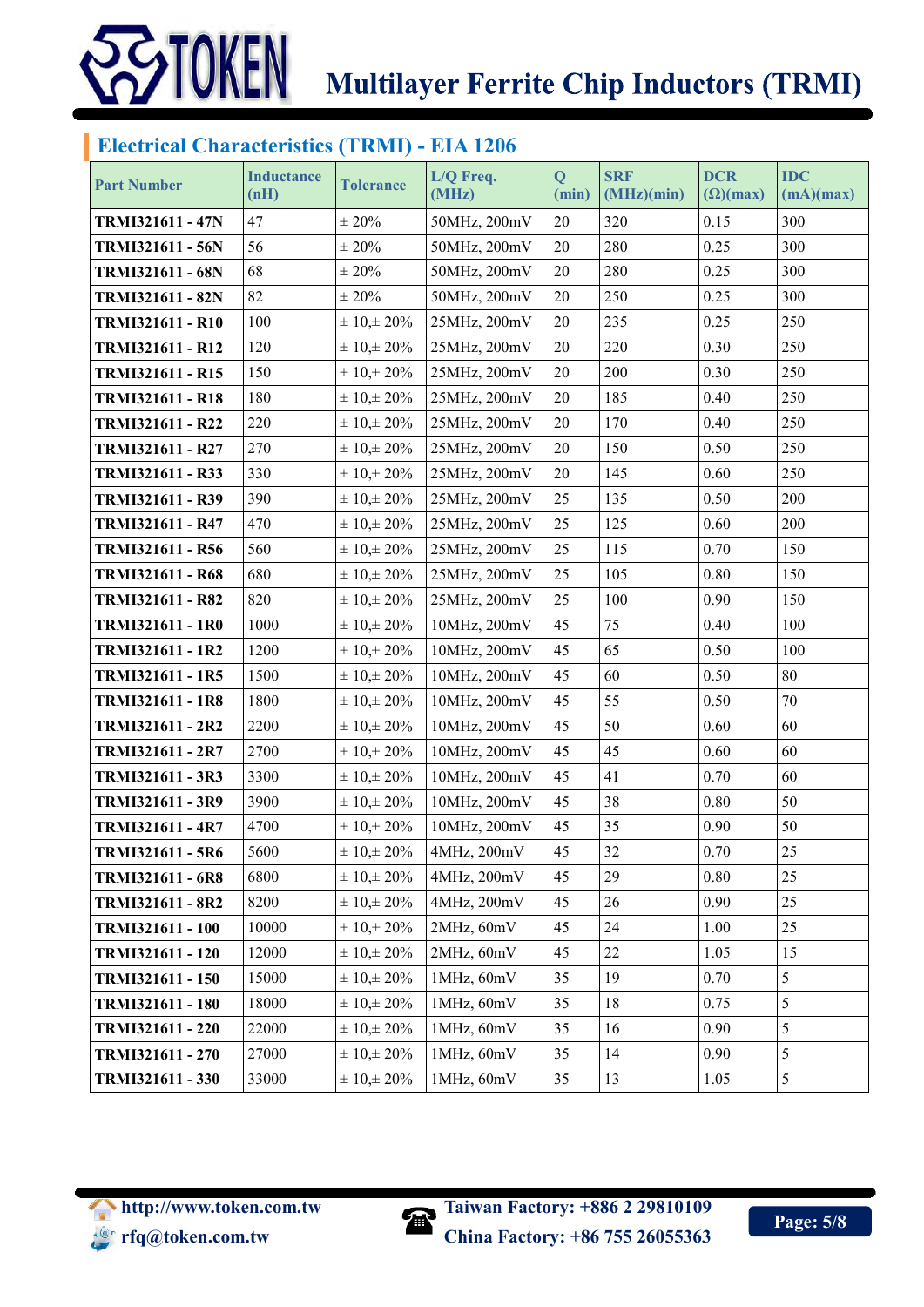# STOKEN

# **Characteristics**

#### **Environmental Characteristics (TRMI)**

| <b>Item</b>                                                                           | <b>Specification</b>                                                                                                                                                                                                                                                | <b>Test Methods</b>                                                                                                                                                                                                                                                   |  |  |  |
|---------------------------------------------------------------------------------------|---------------------------------------------------------------------------------------------------------------------------------------------------------------------------------------------------------------------------------------------------------------------|-----------------------------------------------------------------------------------------------------------------------------------------------------------------------------------------------------------------------------------------------------------------------|--|--|--|
| <b>Flexure Strength</b>                                                               | The forces applied on the right<br>conditions must not damage the<br>terminal electrode and the ferrite.                                                                                                                                                            | Test device shall be soldered on the substrate<br>Dimension: $100 \times 40 \times 1.6$<br>mm<br>Deflection: 2.0mm<br>1.6<br>Keeping Time: 30sec<br>For 0402, substrate<br>dimension is<br>$100\times40\times0.8$ mm                                                  |  |  |  |
| <b>Vibration</b>                                                                      |                                                                                                                                                                                                                                                                     | Test device shall be soldered on the substrate<br>Oscillation Frequency : 10 to 55 to 10Hz for 1min<br>Amplitude: 1.5mm<br>Time : 2hrs for each axis (X, Y&Z), total 6hrs                                                                                             |  |  |  |
| <b>Resistance to Soldering</b><br>Heat                                                | Appearance: No damage<br>More than 75% of the terminal.<br>Electrode should be covered with<br>solder.<br>Inductance: within $\pm$ 15% of<br>initial value<br>Q: within $\pm$ 30% of initial value<br>Inductance: within ± 20% of initial<br>value (0603 over 12uH) | Pre-heating: 150℃, 1min<br>Solder Composition: Sn/Ag3.0/Cu0.5 (Pb-Free)<br>Solder Temperature: $260 \pm 5^{\circ}$ C (Pb-Free)<br>Immersion Time: $10 \pm 1$ sec                                                                                                      |  |  |  |
| Solderability                                                                         | The electrodes shall be at least<br>90% covered with new solder<br>coating                                                                                                                                                                                          | Pre-heating: 150℃, 1min<br>Solder Composition: Sn/Ag3.0/Cu0.5 (Pb-Free)<br>Solder Temperature: $245 \pm 5^{\circ}$ (Pb-Free)<br>Immersion Time: $4 \pm 1$ sec                                                                                                         |  |  |  |
| <b>Temperature Cycle</b>                                                              |                                                                                                                                                                                                                                                                     | One cycle:<br>step1: $-25 \pm 3^{\circ}$ for 30min<br>step2: $25 \pm 2^{\circ}$ for 3.0min<br>step3: $85 \pm 3^{\circ}$ for 30min<br>step4: $25 \pm 2^{\circ}$ for 3.0min<br>Total: 100cycles<br>Measured after exposure in the room condition for 24hrs              |  |  |  |
| <b>Humidity Resistance</b><br>value<br>value<br><b>High Temperature</b><br>Resistance | Appearance: No damage<br>L change: within $\pm$ 10% of initial<br>Q change: within $\pm$ 30% of initial                                                                                                                                                             | Temperature: $40 \pm 2^{\circ}$ C<br>Relative Humidity: $90 \sim 95\%$<br>Time: 1000hrs<br>Measured after exposure in the room condition for 24hrs<br>Temperature: $125 \pm 3^{\circ}$ C<br>Relative Humidity: 20%<br>Applied Current: Rated Current<br>Time: 1000hrs |  |  |  |
|                                                                                       |                                                                                                                                                                                                                                                                     |                                                                                                                                                                                                                                                                       |  |  |  |
| <b>Low Temperature</b><br><b>Resistance</b>                                           |                                                                                                                                                                                                                                                                     | Measured after exposure in the room condition for 24hrs<br>Temperature: $-25 \pm 3^{\circ}$ C<br>Relative Humidity: 0%<br>Time: 1000hrs<br>Measured after exposure in the room condition for 24hrs                                                                    |  |  |  |

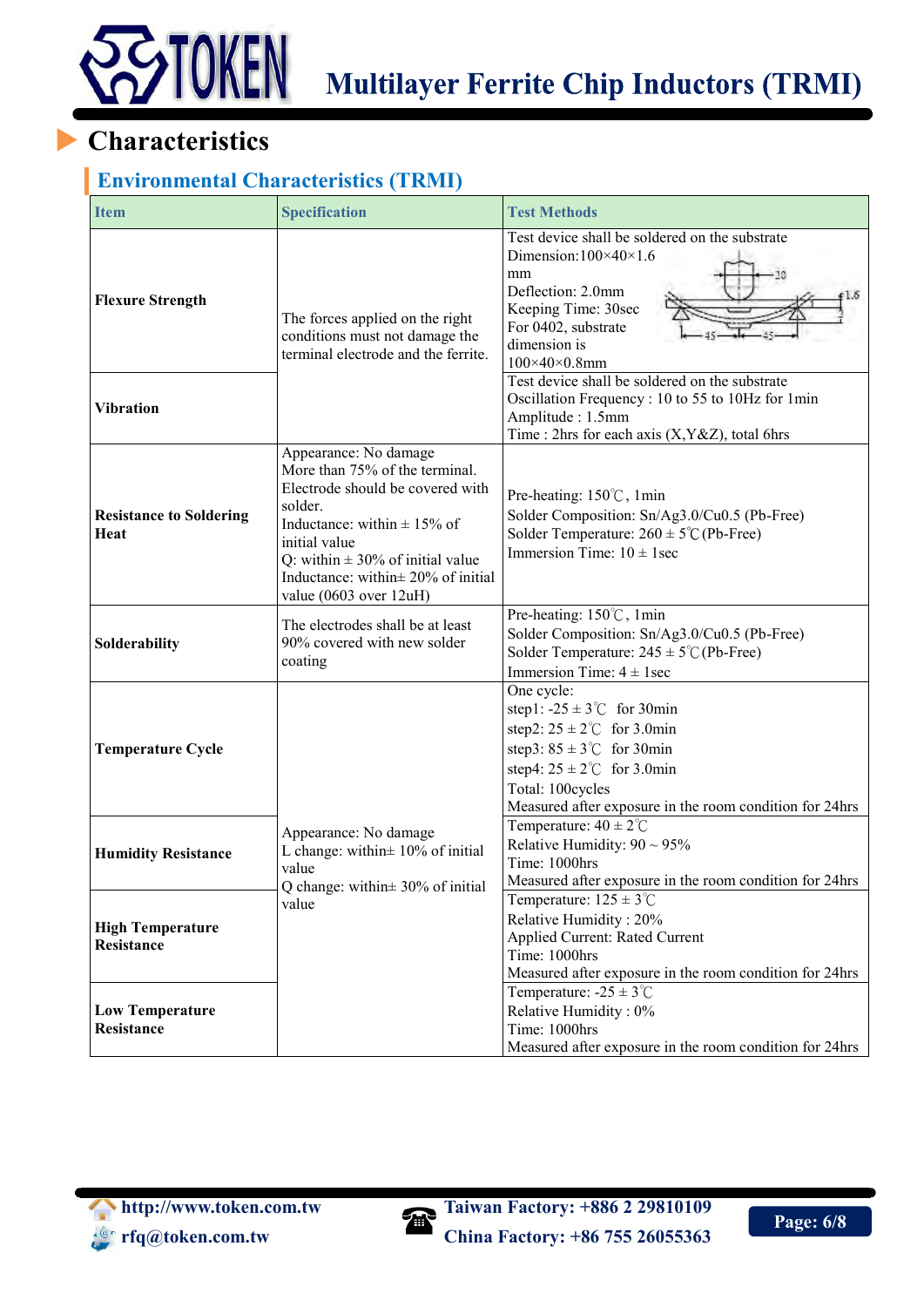

#### **Measurement Equipments (TRMI)**

| <b>Item</b>              | <b>Specification</b>         | <b>Test Methods</b>                                                                             |  |  |  |
|--------------------------|------------------------------|-------------------------------------------------------------------------------------------------|--|--|--|
| <b>Inductance</b>        |                              | <b>HP4291B</b>                                                                                  |  |  |  |
|                          |                              | <b>HP4291B</b>                                                                                  |  |  |  |
| <b>SRF</b>               | Refer to standard electrical | <b>HP4291B</b>                                                                                  |  |  |  |
| <b>DC Resistance RDC</b> | characteristic spec.         | $AX-1152B$                                                                                      |  |  |  |
| <b>Rated Current IDC</b> |                              | Applied the current to coils, The inductance change<br>should be less than 10% to initial value |  |  |  |

## **Order Codes**

#### **Order Codes (TRMI)**

| <b>TRMI160808</b> | - | <b>10N</b>      |         | M |           |
|-------------------|---|-----------------|---------|---|-----------|
| Part Number       |   | Inductance      |         |   | Tolerance |
| <b>TRMI160808</b> |   | 10 <sub>N</sub> | 10nH    | S | 0.3nH     |
| TRMI201209        |   | 56N             | 56nH    |   | 5%        |
| TRMI201212        |   | <b>R68</b>      | 680nH   | K | 10%       |
| TRMI321611        |   | 180             | 18000nH | M | 20%       |